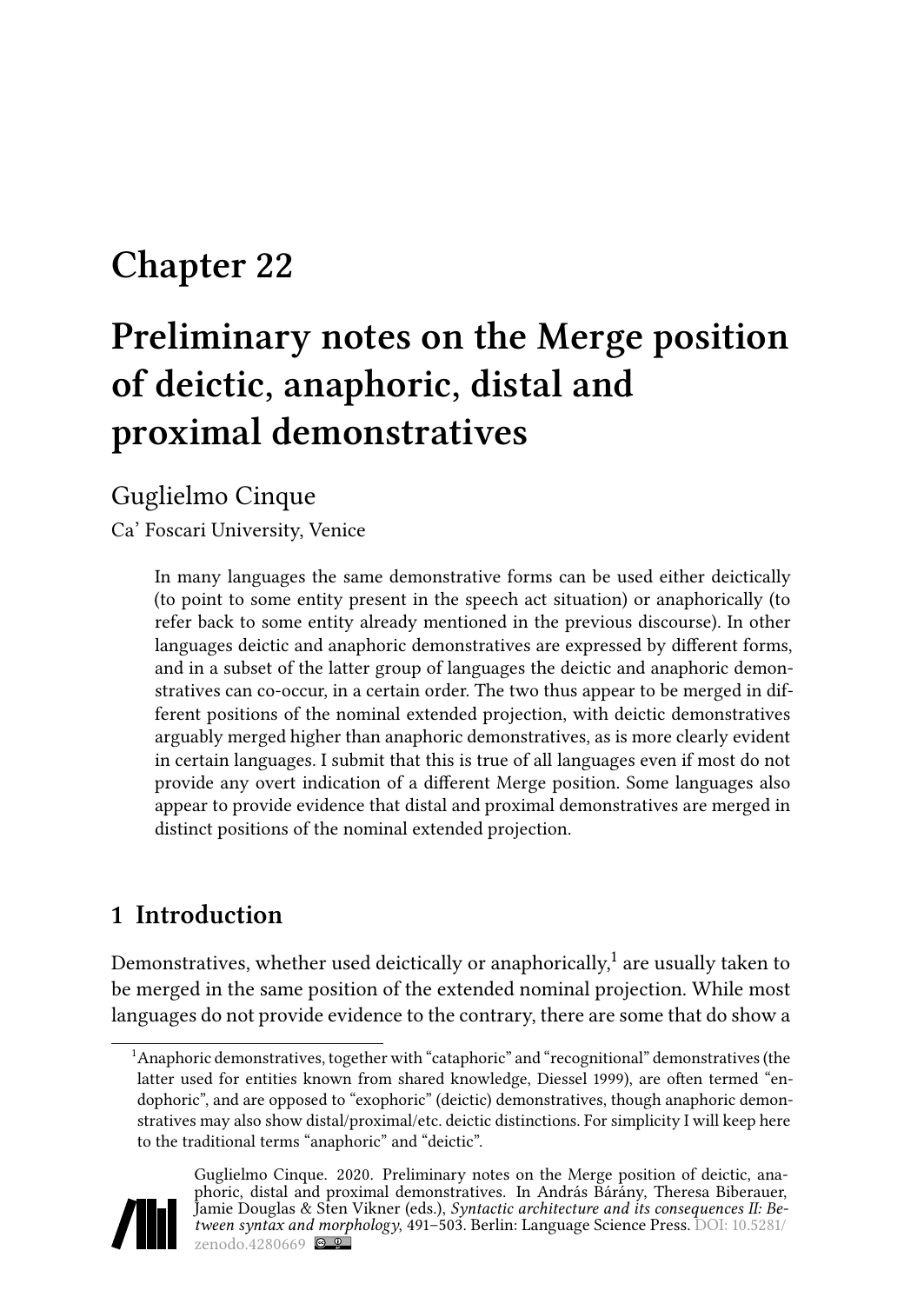distinct Merge position for their deictic and anaphoric demonstratives (pointing to a higher Merge position for the deictic ones). Rather than taking this to be a parametric difference among languages, I submit that all languages merge their deictic and anaphoric demonstratives in two distinct positions. This will simply not be visible in those languages where the two cannot co-occur and/or where nothing raises between the position occupied by anaphoric demonstratives and that occupied by deictic ones.

### **2 Languages where deictic and anaphoric demonstratives are formally distinct and can co-occur**

I consider first those languages where the two types of demonstratives are represented by different forms $^2$  and overtly display their distinct Merge position by occurring together.

One such language is Ngiti, a Central Sudanic Nilo-Saharan language. Demonstrative, numeral and adjectival nominal modifiers precede the head noun [\(Kutsch Lojenga 1994](#page-11-0): §9) and deictic demonstratives are formally distinct from anaphoric ones (cf. [Kutsch Lojenga 1994:](#page-11-0) $\S$ §9.5.1–9.5.2). See ([1a](#page-1-0),b).<sup>3</sup>

<span id="page-1-0"></span>(1) Ngiti [\(Kutsch Lojenga 1994:](#page-11-0) 373, 375)

| a. yà                        | dza | b. ndi                          | dza |
|------------------------------|-----|---------------------------------|-----|
| Dem <sub>deictic</sub> house |     | Dem <sub>anaphoric</sub> house  |     |
| 'this house'                 |     | 'that house (mentioned before)' |     |

As apparent from([2](#page-2-0)), the two types of demonstratives can co-occur, with the deictic demonstratives preceding the anaphoric ones:<sup>4</sup>

 $2$ [Diessel \(1999](#page-10-0): §5.5) states that anaphoric demonstratives are morphologically more complex than deictic demonstratives, citing a number of languages where the former are formed by adding a morpheme to the latter. [Dixon \(2003:](#page-10-1) 76f) however, documents the opposite case, where the deictic demonstrative is formed by adding a morpheme to the anaphoric one. For the internal complexity of demonstratives, composed of a determiner and an adjectival deictic adjective, see [Leu \(2007;](#page-11-1) [2015](#page-11-2): §2.5) (pace [Kleiber 1986](#page-11-3)).

 $3$ The question arises whether the "anaphoric" demonstrative of Ngiti and that of the other languages mentioned below are distinct from determiners. In Loniu at least (see footnote [5](#page-2-1) below) the post-nominal anaphoric and deictic demonstratives are distinct from the determiners, which are pre-nominal. In the other languages, which lack determiners, this is harder to tell, though the relevant grammatical descriptions seem not to assimilate the anaphoric demonstratives to determiners. I thank Richard Kayne for raising this general question. Possibly some of the anaphoric demonstratives discussed below correspond to the "neutral" demonstratives of [Kayne \(2014](#page-11-4): §11).

<sup>&</sup>lt;sup>4</sup>Ifnominal modifiers can move only as part of a constituent containing the N ([Cinque 2005](#page-10-2)), the possibility that the deictic demonstrative of ([2](#page-2-0)) is merged below the anaphoric one and is raised above it is not viable.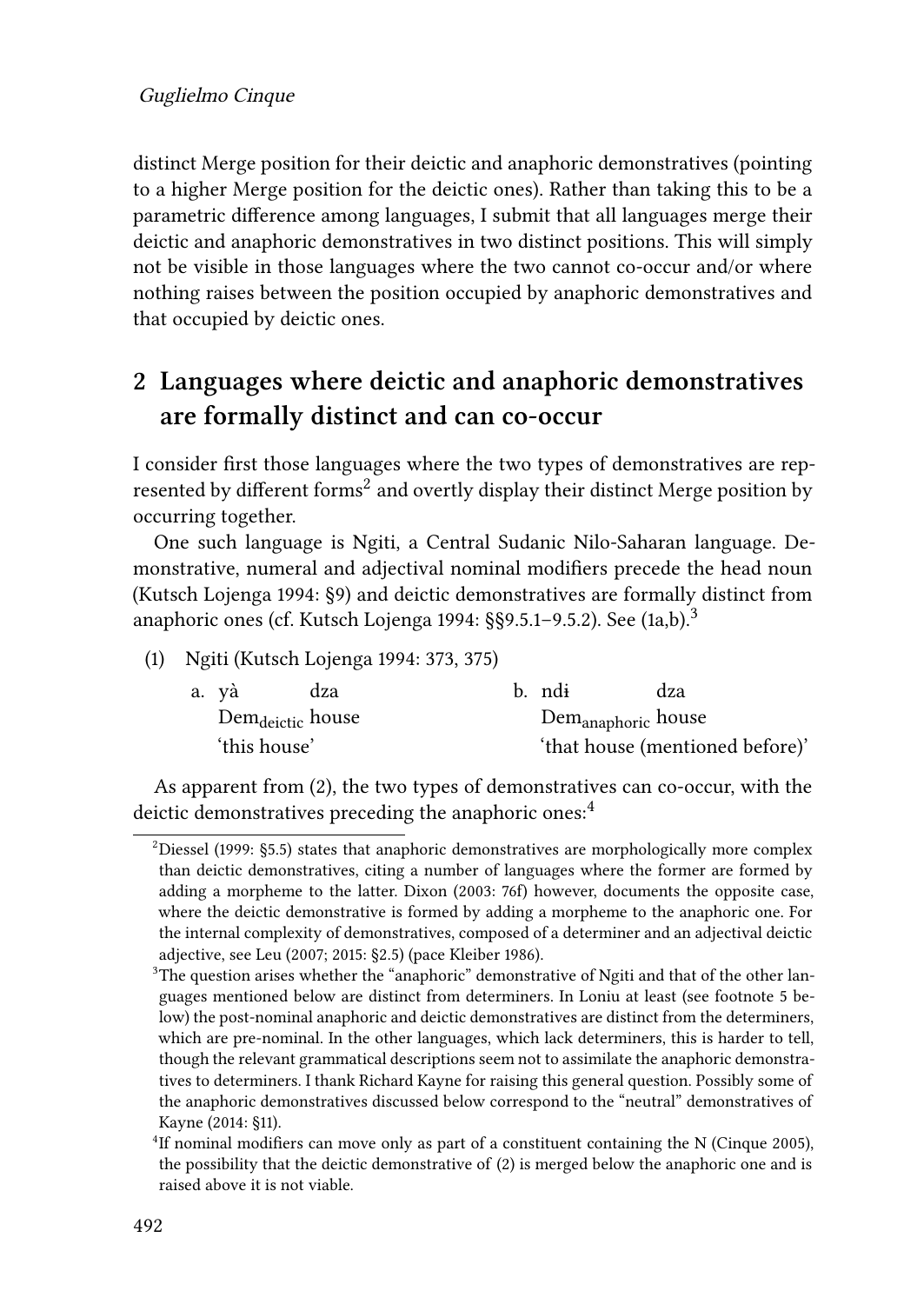<span id="page-2-0"></span>(2) Ngiti([Kutsch Lojenga 1994](#page-11-0): 376) yà Dem<sub>deictic</sub> Dem<sub>anaphoric</sub> house ndɨ dza 'this house (mentioned before)'

As pre-nominal modifiers (as opposed to post-nominal ones) reflect the order of Merge, with elements to the left higher than those to the right [\(Kayne 1994](#page-11-5), [Cinque 2009;](#page-10-3) [2017](#page-10-4)), this language provides direct evidence that deictic demonstratives are merged higher than anaphoric demonstratives.

Another language showing the distinct Merge position of deictic and anaphoric demonstratives, with the former arguably higher than the latter, is the Papuan (Yam) language Komnzo.

In addition to deictic demonstratives, Komnzo has one demonstrative, *ane*, which

has no spatial reference, but it is used for anaphoric reference. It marks a referent which has been established in the preceding context. […] It may combine with the proximal and the medial demonstrative identifier as can be seen in example [(3)] [\(Döhler 2016:](#page-10-5) 128f)

in the order  $N >$  anaphoric demonstrative  $>$  deictic demonstrative:

<span id="page-2-1"></span>(3) Komnzo [\(Döhler 2016:](#page-10-5) 129) fintäth *ane* PROPN  ${\rm Dem}_{\rm anaphoric}$  PROX=3sG.M:NPST.be cassowary=poss.nsg food *z=iyé* … yem=anme dagon. 'This fintath (Semecarpus sp.) here is the cassowaries' food.'

The relative order of the two is with the anaphoric demonstrative closer to the noun than the deictic demonstrative, as was the case in Ngiti. The linear order, however, is the reverse, arguably due to the successive raising of the NP, with pied piping of the *whose picture*-type, first above the lower anaphoric and then above the higher deictic demonstrative dragging along the lower anaphoric one, with the result of reversing the order entirely (cf. [Cinque 2005](#page-10-2); [2017](#page-10-4)).

Identical to the Komnzo situation is that of the Alor Pantar (Papuan) language Kaere, where the anaphoric demonstrative *erang* can combine with the deictic demonstratives *ga* 'this' or *gu* 'that'([Klamer 2014:](#page-11-6) §4) (see [4\)](#page-3-0), and that of the Oceanic language Loniu([Hamel 1994:](#page-11-7) §4.3.7), where the anaphoric demonstrative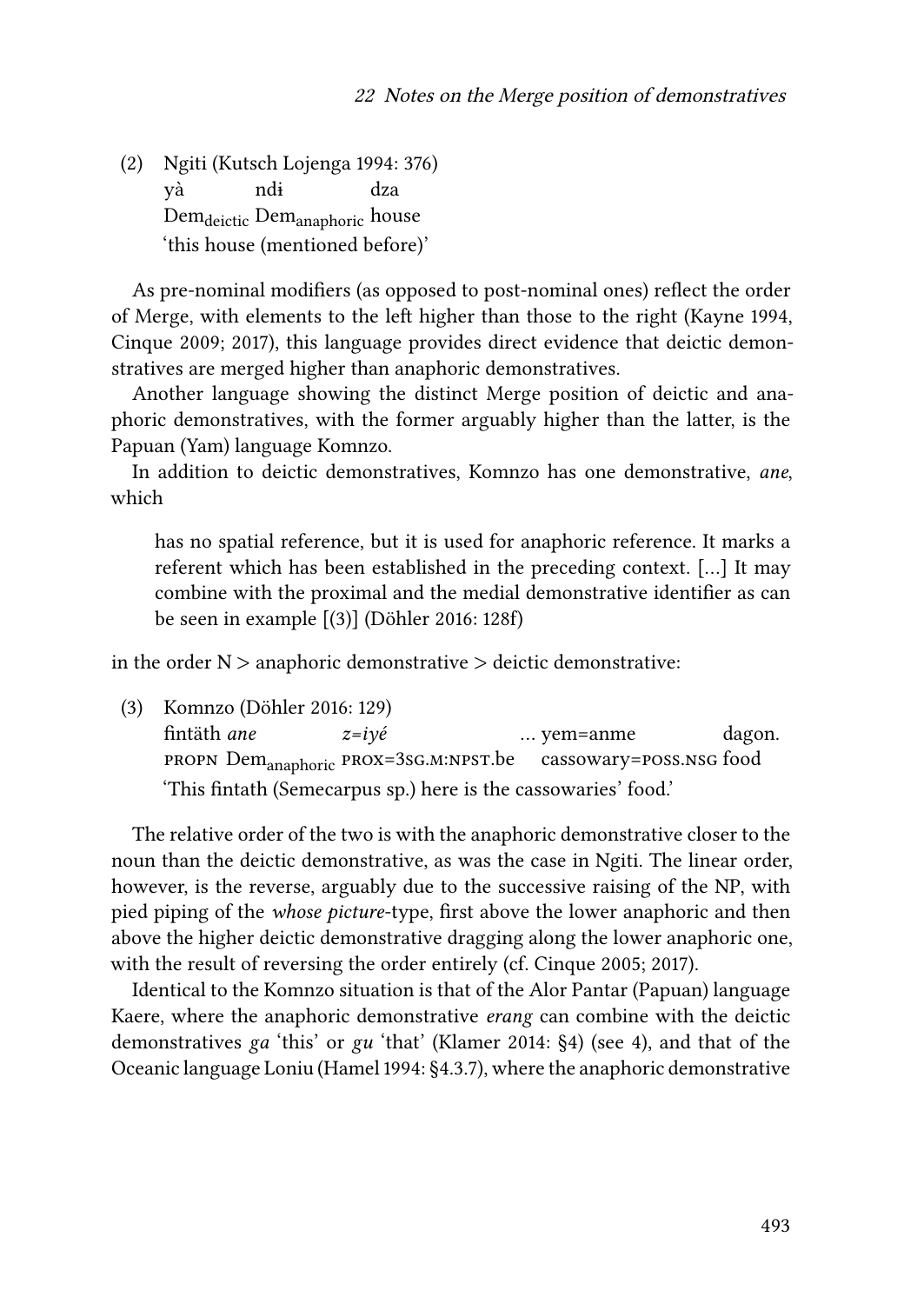*nropo* can co-occur with the deictic demonstrative *itiyen* 'that (relatively distant from speaker)' (see [5\)](#page-3-1), in both cases with the order N Dem<sub>anaphoric</sub> Dem<sub>deictic</sub>.<sup>5</sup>

- <span id="page-3-0"></span>(4) Kaere [\(Klamer 2014](#page-11-6): 120) kunang masik utug *erang* child male  $\,$  three  $_{\rm DEM_{anaphoric}}$  that *gu* 'those three boys (mentioned earlier)'
- <span id="page-3-1"></span>(5) Loniu([Hamel 1994](#page-11-7): 99) … hetow law a 3PL.CL REL POSS 3SG DEM<sub>anaphoric</sub> DEM<sub>deictic</sub> iy *nropo itiyen* '…to those aforementioned relatives of his …'

The Austronesian, Malayo-Polynesian, languages Gayo [\(Eades 2005](#page-10-6)) and Nias [\(Brown 2005](#page-10-7)) and the Niger-Congo languages Samba Leko([Fabre 2004\)](#page-10-8) and Kitalinga [\(Paluku 1998](#page-11-8)) instead show post-nominally the same order shown pre-nominally by Ngiti:  $NP >$  deictic demonstrative  $>$  anaphoric demonstrative:<sup>6</sup>

(i) (Det) Noun (Possessor NP) (Associated NP) (Descriptive Adjunct) (Quantifier) (Prepositional Phrase) (Relative Clause) (Demonstrative)

"The personal pronouns which function as determiner are the same as those used as nominals for subject, object, and so on. Although they may co-occur with inanimate nouns, the majority of NPs in the data which contain personal pronoun determiners are animate. […] These personal pronoun determiners, however, seem to be present only in NPs which are definite"([Hamel 1994:](#page-11-7) 90). See the example in (ii):

(ii) Loniu iy pihin iy huti kawa 3sg woman 3sg take basket 'The woman takes the basket'

6 In([6b](#page-4-0)), the anaphoric demonstrative *nomema* contains *mema* 'earlier'. Adjectives and numerals follow the two demonstratives in that order([Brown 2001](#page-10-9): 412). Another language with an anaphoric demonstrative meaning 'earlier/before' is Madurese:

(i) Madurese([Davies 2010](#page-10-10): 192)f) Reng lake' gella' entar ka Sorbaja person male before go to Surabaja 'That man (we were talking about just now) went to Surabaja'

<sup>5</sup> "[T]he two together are equivalent to English 'aforementioned'" [\(Hamel 1994](#page-11-7): 99). In addition to the anaphoric and deictic demonstratives in post-nominal position, Loniu appears to also have determiners, in pre-nominal position. "The order of constituents in the noun phrase is, generally, as shown in the formula in [(i)] below" [\(Hamel 1994](#page-11-7): 89).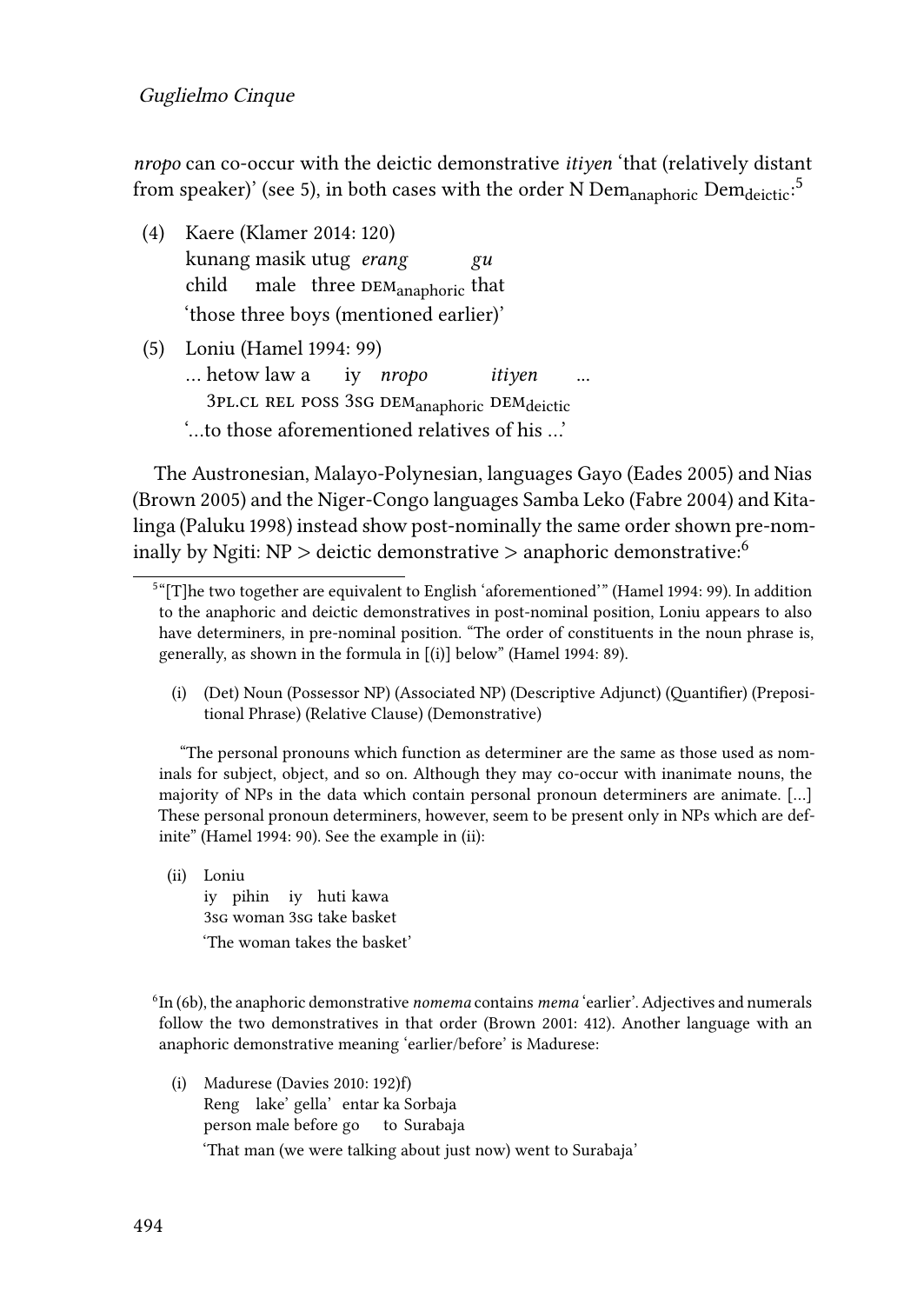<span id="page-4-1"></span><span id="page-4-0"></span>(6) a. Gayo [\(Eades 2005](#page-10-6): 225)) Serule-*ni-ne* Serule-this-earlier 'this Serule' [Serule-this-mentioned earlier] (the aforementioned Serule) b. Nias([Brown 2005:](#page-10-7) 579)) Ba si'ulu wa cnj noble dptcl dptcl father:<mark>mut-1pl.incl.poss dem<sub>Deictic</sub></mark> e nama-da *andre nomema'e*!?  $DEM$ <sub>anaphoric</sub> 'And you mean that ancestor you've been talking about was a noble!?' c. Samba Leko [\(Fabre 2004:](#page-10-8) 173) bā?–ā *yê* iron DEM<sub>deictic</sub> DEM<sub>anaphoric</sub> *dō* 'that iron we talked about' [our translation] d. Kitalinga [\(Paluku 1998](#page-11-8): 203) omumelo ɤú-*nì-lá* throat ?-DEM<sub>deictic</sub>-DEM<sub>anaphoric</sub> 'this aforementioned throat', orig. French 'gorge celui-ci – en question'

My interpretation of the orders in [\(6\)](#page-4-1) is that they are derived by raising the NP (or constituents containing the NP) above the two demonstratives in one fell swoop (without pied piping) (cf. [Cinque 2005](#page-10-2); [2017\)](#page-10-4).<sup>7</sup>

## **3 Languages where deictic and anaphoric demonstratives are formally distinct, occupy different positions, but cannot co-occur**

In the Trans-New Guinea Alor-Pantar language Abui([Kratochvíl 2007](#page-11-9): §3.5.2; [2011\)](#page-11-10) "[t]he deictic demonstratives precede the head noun while the anaphoric demonstratives follow it"([Kratochvíl 2007](#page-11-9): 156). See the overall structure of Abui determiner phrases in [\(7](#page-5-0)) [\(Kratochvíl 2007](#page-11-9): 156), and the illustrative examples of the order of the two types of demonstratives in([8\)](#page-5-1):

 $7$  For evidence that constituents appearing to the right of N/V/etc. cannot be taken to be merged there, but come to be there as a function of the  $N(P)/V(P)/$ etc. moving above them, see [Cinque](#page-10-3) [\(2009\).](#page-10-3)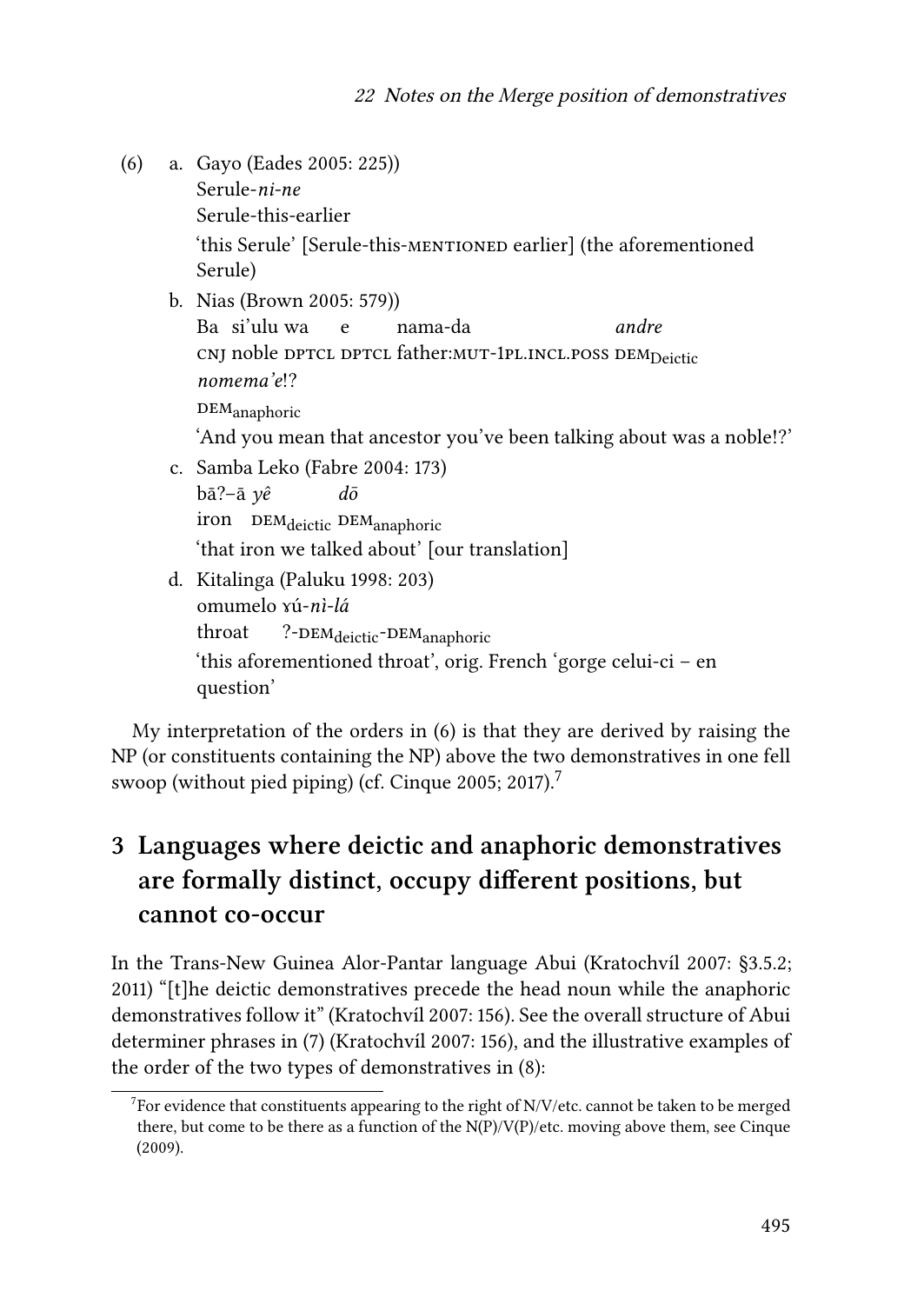- <span id="page-5-0"></span>(7) (DEM<sub>deictic</sub>) (NPOSS PROPOSS-) N (NMOD) (ADJ/V) (QUANT) (DEM<sub>anaphoric</sub>)
- <span id="page-5-1"></span>(8) a. Abui([Kratochvíl 2007:](#page-11-9) 111)

*oro* рєм<sub>deictic</sub> house fala 'that house over there (far from us)'

b. Abui([Kratochvíl 2007:](#page-11-9) 114) fala house  $\mathtt{DEM}_{\mathtt{anaphoric}}$ *to* 'the house (you just talked about)'

If deictic demonstratives are merged higher than anaphoric demonstratives, the Abui DP internal order Dem<sub>deictic</sub> N A Num Dem<sub>anaphoric</sub> can be analysed as involving successive raisings of the NP, with pied piping of the *whose picture*type above the lower anaphoric demonstrative but not above the higher deictic demonstrative.<sup>8</sup>

In the Dogon language Jamsay, where the deictic demonstrative follows the noun (cf. [9](#page-5-2)a) $^9$  and the anaphoric one precedes it (cf. 9b), $^{10}$  within the overall order  $\langle$ Dem<sub>anaphoric</sub> $\rangle$  N A Num  $\langle$ Dem<sub>deictic</sub> $\rangle$ , the derivation must be different, involving raising of the constituent [Dem<sub>anaphoric</sub> N A Num] (itself obtained via raising of the NP around A and Num) above the higher deictic demonstrative (cf. [Cinque](#page-10-2) [2005](#page-10-2); [2017\)](#page-10-4).

- <span id="page-5-2"></span>(9) a. Jamsay([Heath 2008:](#page-11-11) 161) èjù field.1 DEM<sub>deictic</sub> *núŋò* 'this/that field'
	- b. Jamsay([Heath 2008:](#page-11-11) 164) *kò* dem<sub>anaphoric</sub> Major kùmàndâw kù<sup>n</sup> bé def pl 'those (aforementioned) Majors'

 ${}^{8}$ The situation in Topoke (Bantu, C53) is only slightly different, as "the anaphoric demonstrative always follows the noun, whereas other demonstratives can either precede or follow"([Van de](#page-12-0) [Velde 2005:](#page-12-0) §2.4). This suggests that anaphoric demonstratives are obligatorily crossed over by the NP, while deictic demonstratives are crossed over by the NP only optionally. Only slightly different is the case of Rama (Chibchan; [Craig Grinevald 1988:](#page-10-11) §6.6), where the deictic demonstrative is only pre-nominal while the anaphoric one "meaning 'previously mentioned' […] is found either pre- or post-nominally" (p. 15).

<sup>9</sup> "*núŋò* is deictic, and may be accompanied by pointing or a similar gesture"([Heath 2008:](#page-11-11) 162).

<sup>&</sup>lt;sup>10"</sup>Unlikedeictic [noun +  $n\omega$ <sup>3</sup>], the phrase [ $k\delta$  + noun] is discourse anaphoric ..." ([Heath 2008:](#page-11-11) 164).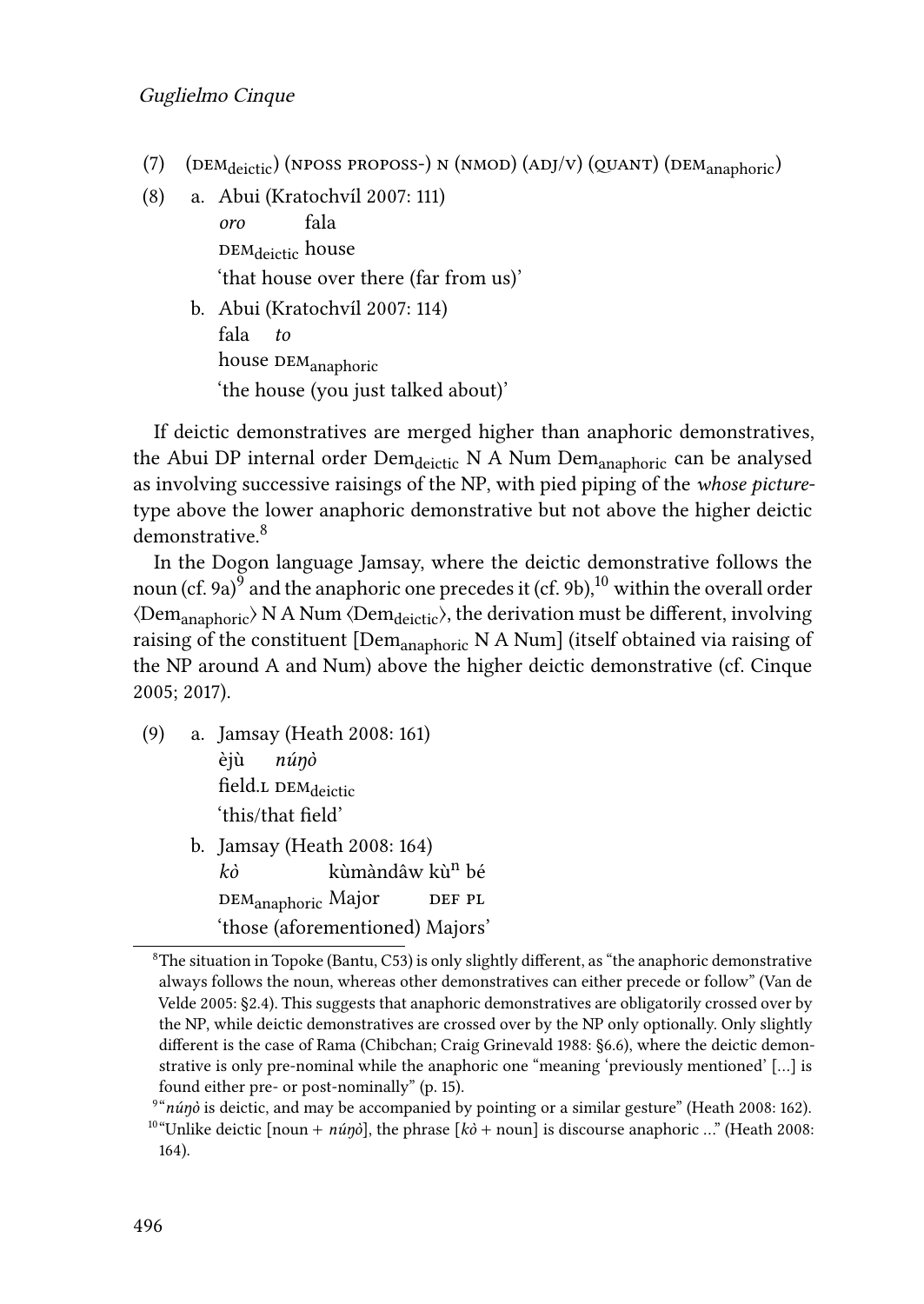### **4 Languages where deictic and anaphoric demonstratives are formally identical, occupy different positions, but cannot co-occur**

The same pattern is instantiated by a number of other languages, modulo the formal identity of the deictic and the anaphoric demonstratives.

[Migdalski \(2001](#page-11-12): 142) notes that "demonstratives may either precede or follow a noun in Polish. The latter option is stylistically marked and is used only when the noun followed by a demonstrative has been previously mentioned, […] as in  $[(10)]$ ":<sup>11</sup>

- (10) Polish
	- a. *Ta* ksiazka '*this* book'
	- b. Ksiazka *ta* (acceptable if the book has been mentioned previously) book this

Here too it is possible to analyse the pattern in Dem<sub>deictic</sub> NP Dem<sub>anaphoric</sub> as involving raising of the NP (with possible pied piping) above the lower anaphoric demonstrative but not above the higher deictic one.<sup>12</sup>

The opposite pattern Dem<sub>anaphoric</sub> NP Dem<sub>deictic</sub> is instantiated by Thimbukushu (Bantu language of Namibia; [Fisch 1998](#page-10-12)), where "[u]sually demonstratives

- (i) a. Questo (\*qui) non lo so This (here) not it I.know 'This I don't know'
	- b. Quello (\*lì) That (there) to.me it am asked even-I me lo sono chiesto anch'io 'That I wondered myself'

 $11$ The Polish situation recalls the semantic difference between pre- and post-nominal demonstratives in Spanish and Modern Greek (modulo the obligatory presence of a determiner in prenominal position when the demonstrative is post-nominal). As observed by [Bernstein \(1997\)](#page-9-0) and [Taboada \(2007\)](#page-12-1) for Spanish and [Panagiotidis \(2000\)](#page-11-13) for Modern Greek, a post-nominal demonstrative is only interpreted anaphorically (unless a demonstrative reinforcer is added), while a pre-nominal one can be interpreted deictically. But see [Brugè \(2002](#page-10-13): 50, n. 27) and [Brugè \(2000:](#page-10-14) §2.5.3, p. 167, n. 51) for discussion of a number of complexities and of differences among the Spanish distal and proximal demonstratives.

 $12$ In Italian, where no evidence exists of a different Merge position of deictic and anaphoric demonstratives, there is still a difference between the two in the possibility for the former but not for the latter, in its neuter usage (presumably with a silent head noun THING; cf. [Kayne &](#page-11-14) [Pollock 2009](#page-11-14)), to take a locative "reinforcer". See (i):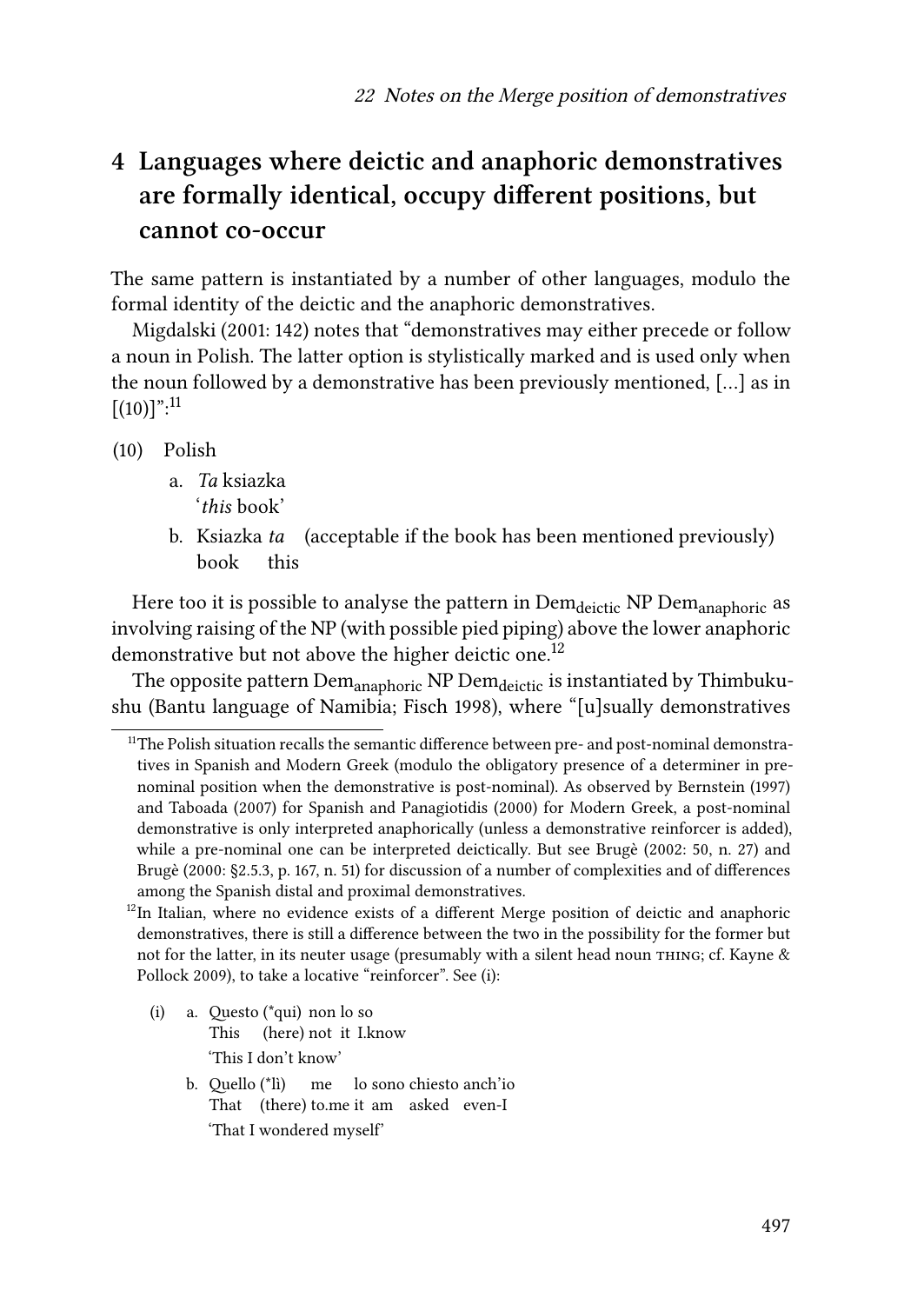[...]occur as postpositive determiners after the nouns to which they refer" ([Fisch](#page-10-12) [1998:](#page-10-12) 50), see([11\)](#page-7-0):

<span id="page-7-0"></span>(11) Thimbukushu [\(Fisch 1998](#page-10-12): 50) [ Mugenda *oyu*] na haka guest this I like 'I like this guest'

"If the demonstrative preposes the noun, it carries the meaning of 'this afore-mentioned', 'this one mentioned'" [\(Fisch 1998](#page-10-12): 50), see  $(12)$ :<sup>13</sup>

<span id="page-7-1"></span>(12) Thimbukushu [\(Fisch 1998](#page-10-12): 50) [ *oyu* the.aforementioned cow ngombe] 'this cow'

This pattern can be taken to involve no movement of the NP above the lower anaphoric demonstrative (or possibly movement of the NP in the *picture of whom*mode, which has the effect of not changing the relative order of the two elements), and raising of the NP (or of larger constituents containing the NP) above the higher deictic demonstrative.

### **5 Languages where distal and proximal demonstratives occupy different positions**

In Nawdm (Niger-Congo, Gur; [Albro 1998](#page-9-1): §2.4)

there are two basic demonstratives […], corresponding to 'this' and 'that' in English. Their distribution within the DP is different. The demonstrative corresponding to 'this' appears at the end of the DP […], and the demonstrative corresponding to 'that' appears at the beginning of the DP.

See([13\)](#page-7-2):

<span id="page-7-2"></span>(13) Nawdm([Albro 1998](#page-9-1): 6)

a. *làʔà* bà hɔ´l`ə té that dog black CL.PL CL-two-CL tèréɁété: 'those two black (big) dogs'

<sup>&</sup>lt;sup>13</sup>Romanian appears to be similar. Post-nominal demonstratives have a deictic interpretation while pre-nominal ones, which belong to a non-colloquial style (cf. [Brugè 2002:](#page-10-13) n. 32), have an anaphoric interpretation([Giusti 2005](#page-10-15): 31; [Nicolae 2013](#page-11-15): 299f).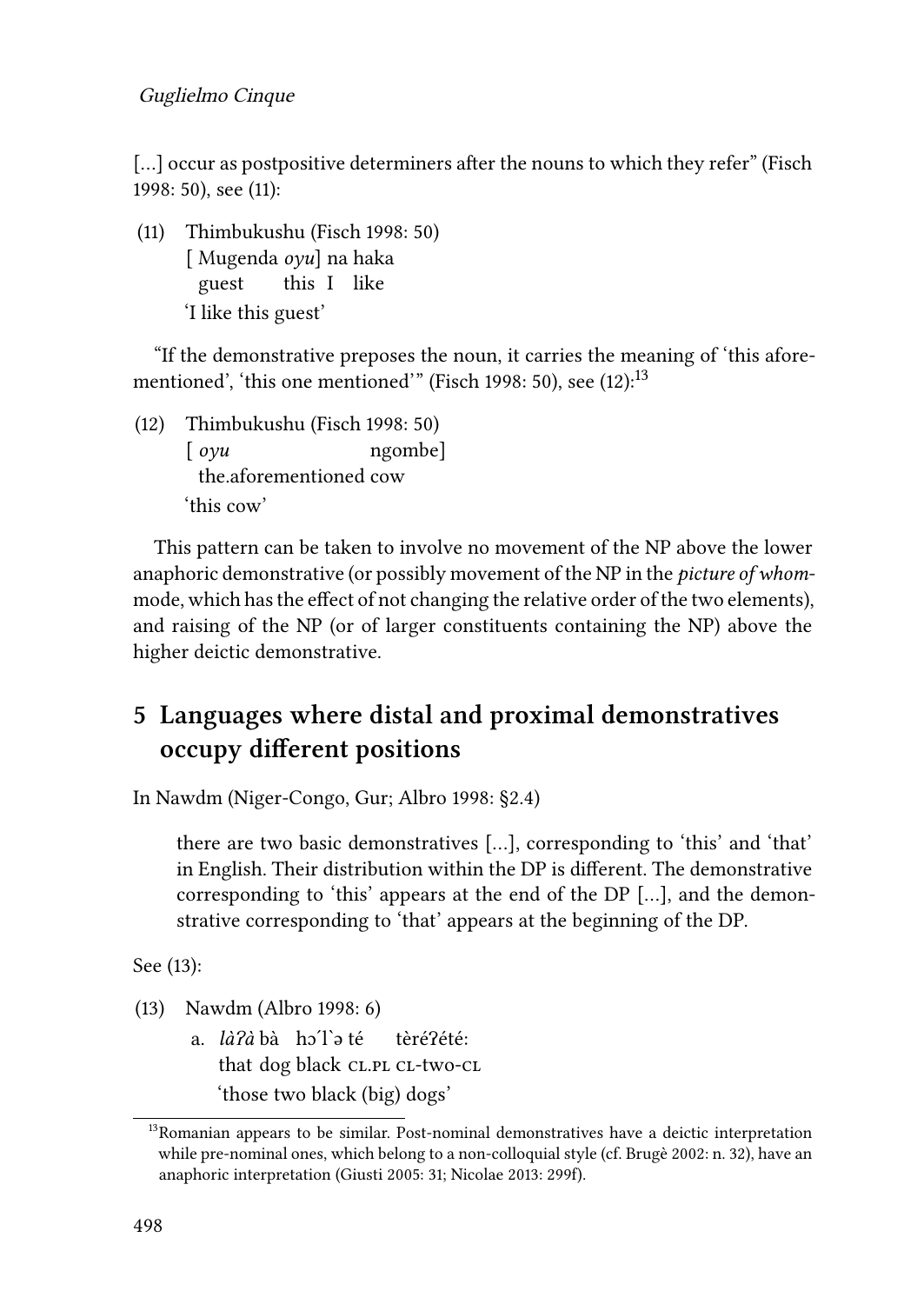b. bà hɔˊlˋə té dog black cl.pl cl-two-cl cl-this-cl tèréɁètèn *tènté* 'these two black (big) dogs'

According to [Apronti \(1971](#page-9-2): 66ff), the same distribution (Dem<sub>that</sub> N A Num and  $N A$  Num Dem<sub>this</sub>) is found in the Kwa language Dangme.

It is thus tempting to assume that the distal and proximal deictic demonstratives occupy two distinct Merge positions, with distal demonstratives higher than proximal demonstratives, as shown in([14](#page-8-0)):

<span id="page-8-0"></span>(14)



The order in Nawdm and Dangme would then involve raising of the NP with pied piping of the *whose picture*-type around A, Num and the lower proximal demonstrative, but not above the higher distal one, which then appears prenominally.

As in the case of Jamsay above, a different derivation must be involved to yield the order  $Dem_{proximal}$  (Num) N (A)  $Dem_{distal}$  of Tigre (Afro-Asiatic, Semitic), where it is the proximal demonstrative that precedes the noun and the distal one that follows it (see [15\)](#page-8-1):

<span id="page-8-1"></span>(15) Tigre [\(Dryer 2013,](#page-10-16) after [Raz 1983](#page-12-2): 45)

a. *ʔəllan* this.f.pl days ʔamʕəlāt 'these days' b. ʔəb laʔawkād *lahay* at time that.m 'at that time'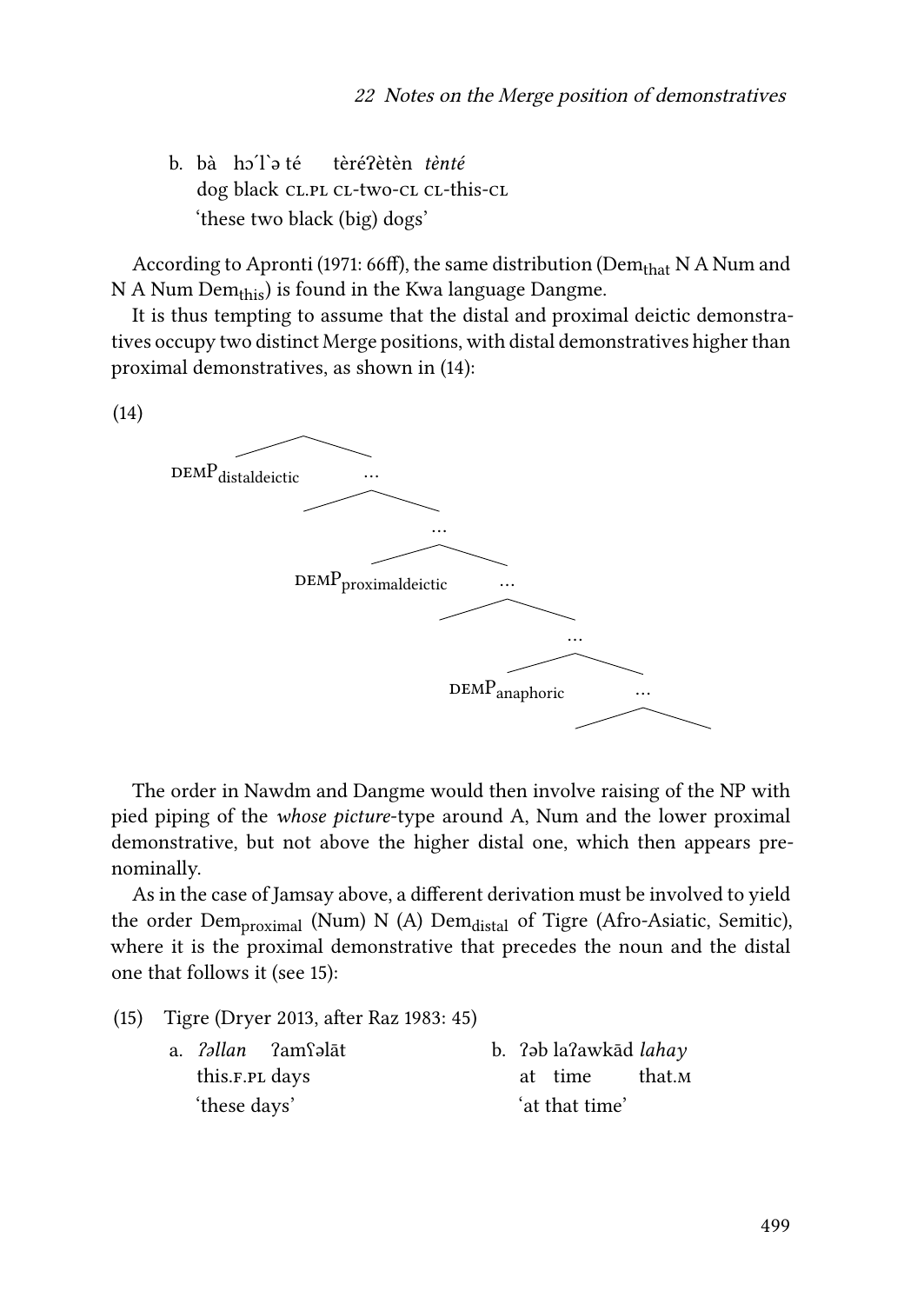The NP must raise around A with pied piping of the *whose picture*-type (or with no pied piping), and then around Num and the lower proximal demonstrative with pied piping of the *picture of whom*-type, after which it raises around the higher distal demonstrative again with pied piping of the *whose picture*-type (a mixture of movements typically involved in the derivation of non-consistent languages; see [Cinque 2017](#page-10-4)).

The fact that the two positions are presumably close to each other may give the impression in those languages where no material raises between them that they are one and the same position.

| 1            | first person       | <b>MUT</b>  | mutated nominal     |
|--------------|--------------------|-------------|---------------------|
| 3            | third person       | <b>NPST</b> | non-past            |
| CL           | clitic             | <b>NSG</b>  | non-singular        |
| <b>CNJ</b>   | conjunction        | PL.         | plural              |
| <b>DEM</b>   | demonstrative      | POSS        | possessive          |
| <b>DPTCL</b> | discourse particle |             |                     |
| F            | feminine           | PROPN       | proper name         |
| <b>INCL</b>  | inclusive          | <b>PROX</b> | proximal, proximate |
| L            | low tone           | <b>REL</b>  | relative            |
| M            | masculine          | SG          | singular            |

#### **Abbreviations**

#### **Acknowledgements**

To Ian, to whom *nihil alienum est* in things linguistic, with fond memories and admiration. For helpful comments to a previous draft of this squib I am indebted to Laura Brugè, Richard Kayne and two anonymous reviewers.

#### **References**

- <span id="page-9-1"></span>Albro, Daniel M. 1998. Some investigations into the structure of DPs in Nawdm. Ms., UCLA.
- <span id="page-9-2"></span>Apronti, E.O. 1971. The structure of the nominal group in Dangme. *Journal of African Languages* 10(3). 65–72.
- <span id="page-9-0"></span>Bernstein, Judy B. 1997. Demonstratives and reinforcers in Romance and Germanic languages. *Lingua* 102(2–3). 87–13. DOI: [10.1016/S0024-3841\(96\)00046-](https://doi.org/10.1016/S0024-3841(96)00046-0) [0.](https://doi.org/10.1016/S0024-3841(96)00046-0)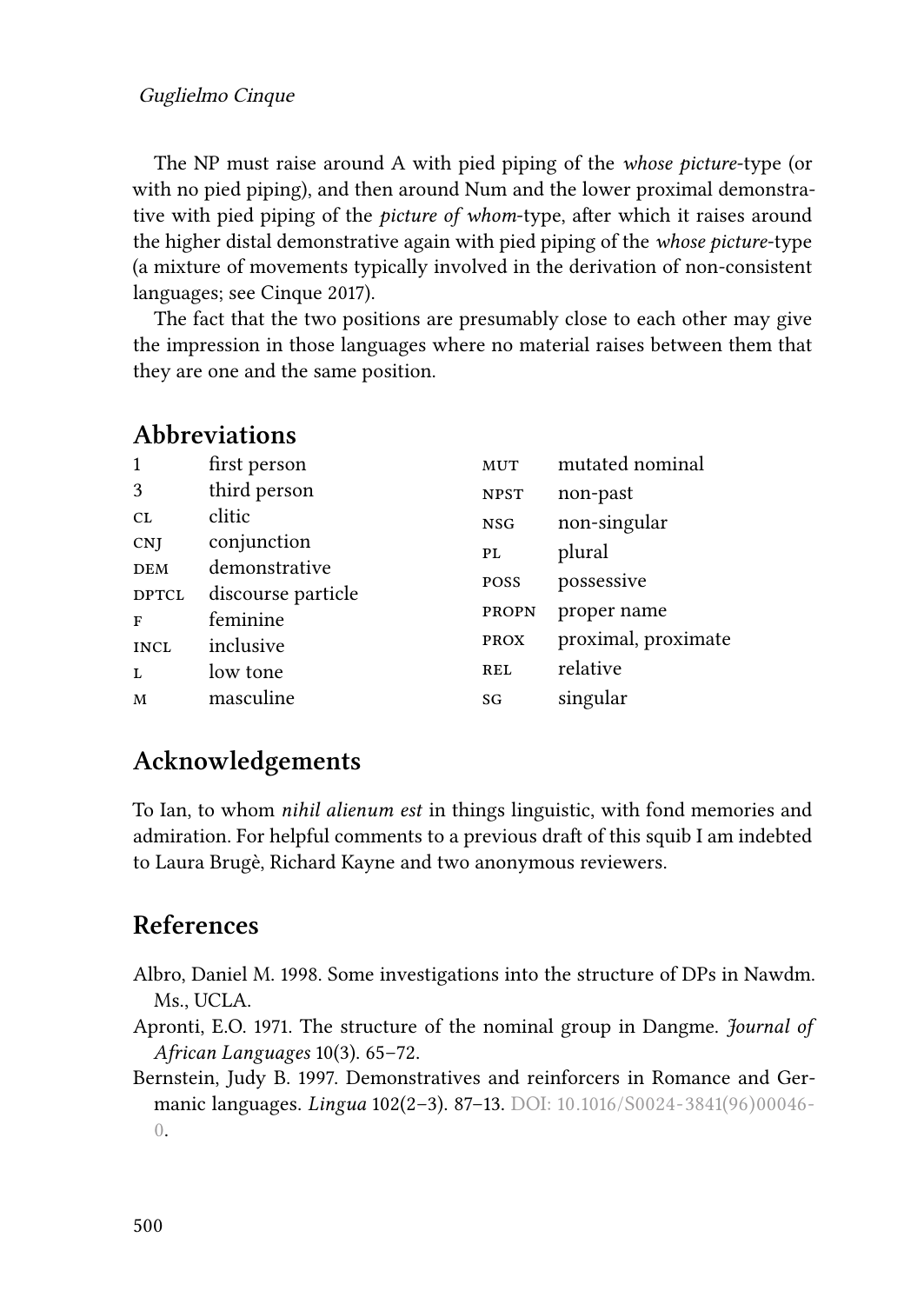- <span id="page-10-9"></span>Brown, Lea. 2001. *A gramar of Nias Selatan*. University of Sydney. (Doctoral dissertation).
- <span id="page-10-7"></span>Brown, Lea. 2005. Nias. In Alexander Adelaar & Nikolaus P. Himmelmann (eds.), *The Austronesian languages of Asia and Madagascar*, 562–589. London: Routledge.
- <span id="page-10-14"></span>Brugè, Laura. 2000. *Categorie funzionali del nome nelle lingue romanze*. Milano: Cisalpino.
- <span id="page-10-13"></span>Brugè, Laura. 2002. The positions of demonstratives in the extended nominal projection. In Guglielmo Cinque (ed.), *Functional structure in DP and IP* (The Cartography of Syntactic Structures 1), 15–53. Oxford: Oxford University Press.
- <span id="page-10-2"></span>Cinque, Guglielmo. 2005. Deriving Greenberg's universal 20 and its exceptions. *Linguistic Inquiry* 36(3). 315–332. DOI: [10.1162/0024389054396917](https://doi.org/10.1162/0024389054396917).
- <span id="page-10-3"></span>Cinque, Guglielmo. 2009. The fundamental left-right asymmetry of natural languages. In Sergio Scalise, Elisabetta Magni & Antonietta Bisetto (eds.), *Universals of language today*, 165–184. Dordrecht: Springer. DOI: [10.1007/978-1-4020-](https://doi.org/10.1007/978-1-4020-8825-4_9) [8825-4\\_9](https://doi.org/10.1007/978-1-4020-8825-4_9).
- <span id="page-10-4"></span>Cinque, Guglielmo. 2017. A microparametric approach the head-initial/head-final parameter. *Linguistic Analysis* 41(3–4). 309–366.
- <span id="page-10-11"></span>Craig Grinevald, Colette. 1988. A grammar of Rama. Report to the National Science Foundation. BNS 8511156, Université de Lyon.
- <span id="page-10-10"></span>Davies, William D. 2010. *A grammar of Madurese*. Berlin: De Gruyter.
- <span id="page-10-0"></span>Diessel, Holger. 1999. *Demonstratives: Form, function and grammaticalization*. Amsterdam: John Benjamins. DOI: [10.1075/tsl.42.](https://doi.org/10.1075/tsl.42)
- <span id="page-10-1"></span>Dixon, R.M.W. 2003. Demonstratives: A cross-linguistic typology. *Studies in Language* 27(1). 61–112. DOI: [10.1075/sl.27.1.04dix](https://doi.org/10.1075/sl.27.1.04dix).
- <span id="page-10-5"></span>Döhler, Christian. 2016. *Komnzo: A language of Southern New Guinea*. The Austrian National University. (Doctoral dissertation).
- <span id="page-10-16"></span>Dryer, Matthew S. 2013. Order of demonstrative and noun. In Matthew S. Dryer & Martin Haspelmath (eds.), *The World Atlas of Language Structures online*. Leipzig: Max Planck Institute for Evolutionary Anthropology. http://wals. [info/chapter/88](http://wals.info/chapter/88) (18 January, 2019).
- <span id="page-10-6"></span>Eades, Domenyk. 2005. *A grammar of Gayo: A language of Aceh, Sumatra*. Canberra: Pacific Linguistics.
- <span id="page-10-8"></span>Fabre, Gwenaëlle. 2004. *Le samba leko, langue Adamawa du Cameroun*. München: Lincom Europa.
- <span id="page-10-12"></span>Fisch, Maria. 1998. *Thimbukushu grammar*. Windhoek: Out of Africa Publishers.
- <span id="page-10-15"></span>Giusti, Giuliana. 2005. At the left periphery of the Romanian noun phrase. In Martine Coene & Liliane Tasmowski (eds.), *On space and time in language*, 23– 49. Cluj Napoca: Clusium.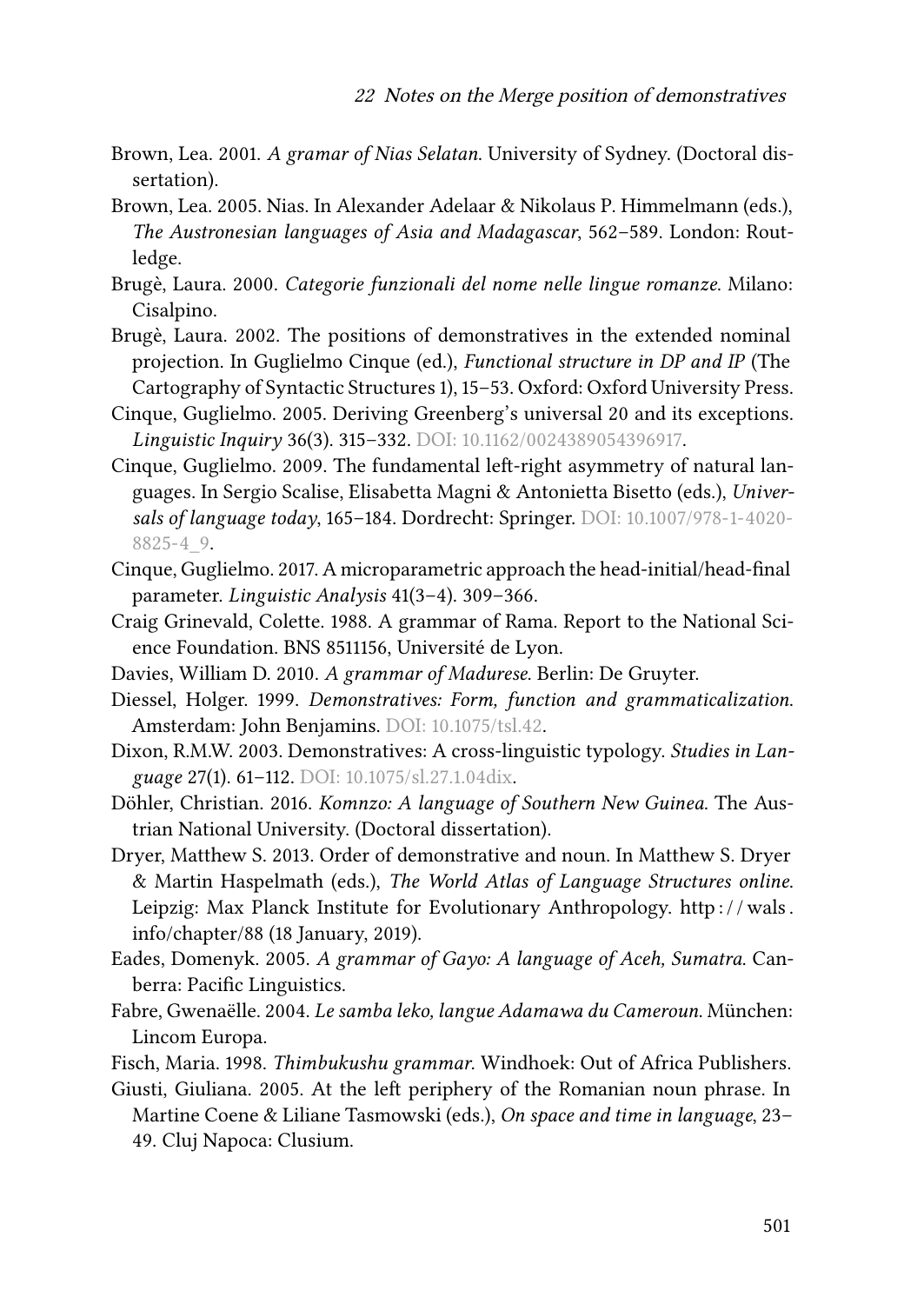#### Guglielmo Cinque

- <span id="page-11-7"></span>Hamel, Patricia J. 1994. *A grammar and lexicon of Loniu, Papua New Guinea*. Canberra: Pacific Linguistics.
- <span id="page-11-11"></span>Heath, Jeffrey. 2008. *A grammar of Jamsay*. Berlin: De Gruyter.
- <span id="page-11-5"></span>Kayne, Richard S. 1994. *The antisymmetry of syntax*. Cambridge, MA: MIT Press.
- <span id="page-11-4"></span>Kayne, Richard S. 2014. Why isn't *this* a complementizer? In Peter Svenonius (ed.), *Functional structure from top to toe* (The Cartography of Syntactic Structures 9), 188–231. Oxford: Oxford University Press.
- <span id="page-11-14"></span>Kayne, Richard S. & Jean-Yves Pollock. 2009. Notes on French and English demonstratives. Ms., New York University and Université de Paris Est, EA 4120.
- <span id="page-11-6"></span>Klamer, Marian. 2014. Kaera. In Antoinette Schapper (ed.), *The Papuan languages of Timor, Alor and Pantar: Volume 1, Sketch grammars*, 97–146. Berlin: De Gruyter. DOI: [10.1515/9781614515241.97.](https://doi.org/10.1515/9781614515241.97)
- <span id="page-11-3"></span>Kleiber, Georges. 1986. À propos de l'analyse adjectif démonstratif = article défini + élément déictique ou: Sur l'irréductibilité des symboles indexicaux. In *Actes du VIIe congrès international de linguistique et de philologie romanes, Aix-en-Provence, 29 août–3 septembre 1983*, vol. A, 195–212. Aix: Publications de l'Université de Provence.
- <span id="page-11-9"></span>Kratochvíl, František. 2007. *A grammar of Abui: A Papuan language of Alor*. Universiteit Leiden. (Doctoral dissertation).
- <span id="page-11-10"></span>Kratochvíl, František. 2011. Discourse-structuring functions of Abui demonstratives. In Foong Ha Yap, Karen Grunow-Hårsta & Janick Wrona (eds.), *Nominalization in Asian languages: Diachronic and typological perspectives*, 757–788. Amsterdam: John Benjamins. DOI: [10.1075/tsl.96.26kra](https://doi.org/10.1075/tsl.96.26kra).
- <span id="page-11-0"></span>Kutsch Lojenga, Constance. 1994. *Ngiti: A Central-Sudanic language of Zaire*. Köln: Köppe.
- <span id="page-11-1"></span>Leu, Thomas. 2007. These HERE demonstratives. *University of Pennsylvania Working Papers in Linguistics* 13(1), 12. 141–154.
- <span id="page-11-2"></span>Leu, Thomas. 2015. *The architecture of determiners*. New York: Oxford University Press.
- <span id="page-11-12"></span>Migdalski, Krzysztof. 2001. A determiner phrase approach to the structure of Polish nominals. In Adam Prszpiórkowski & Piotr Barański (eds.), *Generative linguistics in Poland: Syntax and morphosyntax*, 137–150. Warszawa: Instytut podstaw informatyki PAN.
- <span id="page-11-15"></span>Nicolae, Alexandru. 2013. Demonstratives. In Gabriela Pană Dindelegan (ed.), *The grammar of Romanian*, 294–300. Oxford: Oxford University Press.
- <span id="page-11-8"></span>Paluku, André Mbula. 1998. *Description grammaticale du Kitalinga (Langue bantu du Nord-Est du Zaïre)*. München: Lincom Europa.
- <span id="page-11-13"></span>Panagiotidis, Phoevos. 2000. Demonstrative determiners and operators: The case of Greek. *Lingua* 110(10). 717–742. DOI: [10.1016/S0024-3841\(00\)00014-0](https://doi.org/10.1016/S0024-3841(00)00014-0).